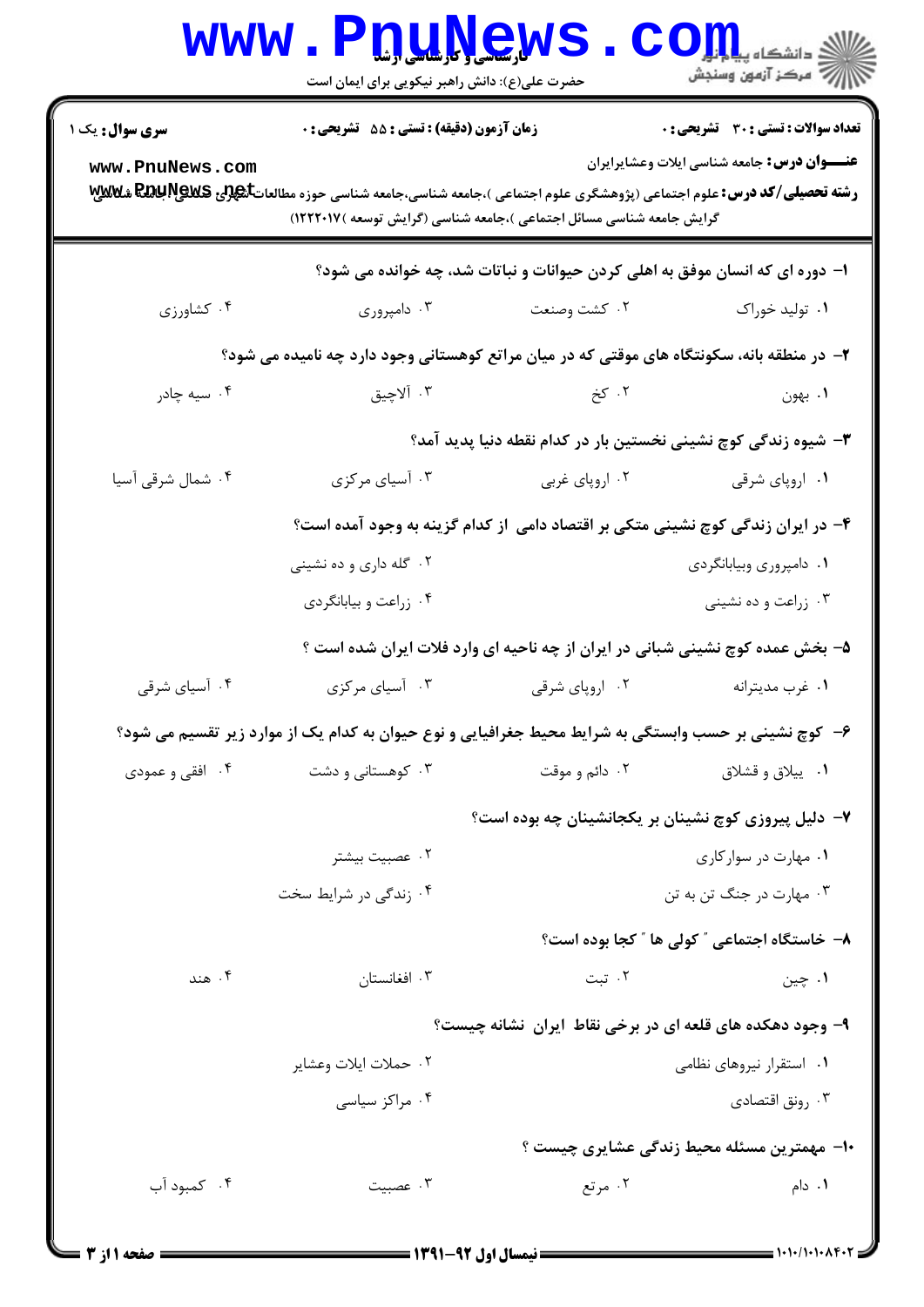|                                                              | <b>www . F</b><br><b>U.L.V.C.W</b><br>حضرت علی(ع): دانش راهبر نیکویی برای ایمان است                                                                                                                           |                                                                                   | $CO_{\frac{1}{2}}$ دانشگاه پی<br>رُ⁄ کرڪز آزمون وسنڊش   |  |
|--------------------------------------------------------------|---------------------------------------------------------------------------------------------------------------------------------------------------------------------------------------------------------------|-----------------------------------------------------------------------------------|---------------------------------------------------------|--|
| <b>سری سوال :</b> ۱ یک                                       | زمان آزمون (دقیقه) : تستی : 55 آتشریحی : 0                                                                                                                                                                    |                                                                                   | تعداد سوالات : تستي : 30 ٪ تشريحي : 0                   |  |
| www.PnuNews.com                                              | <b>رشته تحصیلی/کد درس:</b> علوم اجتماعی (پژوهشگری علوم اجتماعی )،جامعه شناسی،جامعه شناسی حوزه مطالعاتگه <b>لوی REGU PEGS شلالایلا</b><br>(گرایش جامعه شناسی مسائل اجتماعی )،جامعه شناسی (گرایش توسعه )۱۲۲۲۰۱۷ |                                                                                   | <b>عنـــوان درس:</b> جامعه شناسی ایلات وعشایرایران      |  |
|                                                              |                                                                                                                                                                                                               | 1۱– به نظر مارکوپولو، روستاییان جنوب کرمان در چه دوره ای به زندگی شبانی پرداختند؟ |                                                         |  |
| ۰۴ قاجاريه                                                   | ۰۳ زندیان                                                                                                                                                                                                     | ۰۲ صفویان                                                                         | ۰۱ مغولان                                               |  |
| ۱۲- رایج ترین شیوه زندگی عشایرکهگیلویه وبویر احمدی کدام است؟ |                                                                                                                                                                                                               |                                                                                   |                                                         |  |
|                                                              | ۰۲ چادرنشینی-ده نشینی                                                                                                                                                                                         |                                                                                   | ۰۱ چادر نشینی محض                                       |  |
|                                                              | ۰۴ پراکنده نشینی                                                                                                                                                                                              |                                                                                   | ۰۳ ده نشینی محض                                         |  |
|                                                              |                                                                                                                                                                                                               | ۱۳- زندگی دامداری توام با مختصری زراعت دیم ویژگی کدام گروه از عشایر است؟          |                                                         |  |
| ۰۴ عشايرپراكنده                                              | ۰۳ عشاير ساكن                                                                                                                                                                                                 | ۰۲ نیمه کوچ نشین                                                                  | ۰۱ کوچ نشین                                             |  |
|                                                              |                                                                                                                                                                                                               | ۱۴– در میان عشایر وابستگی به کدام عامل مشترک اهمیت بیشتری دارد؟                   |                                                         |  |
| ۰۴ نسب                                                       | ۰۳ دام $\cdot$                                                                                                                                                                                                | ۰۲ مرتع                                                                           | ۰۱ محل                                                  |  |
|                                                              |                                                                                                                                                                                                               | 1۵– به سپاه ایلیاتی که فقط در مواقع جنگها احضار می شدند چه می گفتند؟              |                                                         |  |
| ۰۴ قشون ايلي                                                 | ۰۳ سپاه موقت                                                                                                                                                                                                  | ٠٢ ايل جارى                                                                       | ۰۱ قشون عشايري                                          |  |
|                                                              |                                                                                                                                                                                                               | ۱۶- تقسیم بندی ایل به دو نیمه ّهفت لنگ ّ و ّچهارلنگ آمربوط به کدام ایل است ؟      |                                                         |  |
| ۰۴ ايلسون                                                    | ۰۳ بختیاری                                                                                                                                                                                                    | ۲. قشقایی                                                                         | ۰۱ بویر احمدی                                           |  |
|                                                              |                                                                                                                                                                                                               | ۱۷- عشایر ″ کرد″ مستقر در خراسان در چه زمانی به این منطقه کوچانده شده اند؟        |                                                         |  |
| ۰۴ سامانيان                                                  | ۰۳ قاجاریه                                                                                                                                                                                                    | ۰۲ صفویه                                                                          | ۰۱ مغولان                                               |  |
|                                                              |                                                                                                                                                                                                               | ۱۸- کدام یک از ایلات ایران در ترویج عقاید مذهبی صفویه موثر بوده است؟              |                                                         |  |
| ۰۴ شاهسون                                                    | ۰۳ ترکمن                                                                                                                                                                                                      | ۲. قشقایی                                                                         | ۰۱ بختیاری                                              |  |
|                                                              |                                                                                                                                                                                                               |                                                                                   | <b>۱۹</b> - کوچکترین واحد اجتماعی ترکمن ها چه نام دارد؟ |  |
| ۰۴ نفر                                                       | ۰۳ تای $\cdot$                                                                                                                                                                                                | ۰۲ اوبه                                                                           | ۰۱ اوی                                                  |  |
|                                                              |                                                                                                                                                                                                               | <b>۲۰</b> - در ایل قشقایی به تشکل چند خانواده هچه می گویند؟                       |                                                         |  |
| ۰۴ اوبه                                                      | ۰۳ بنکو                                                                                                                                                                                                       | ٢. طائفه                                                                          | ۰۱ تیره                                                 |  |
|                                                              |                                                                                                                                                                                                               |                                                                                   |                                                         |  |